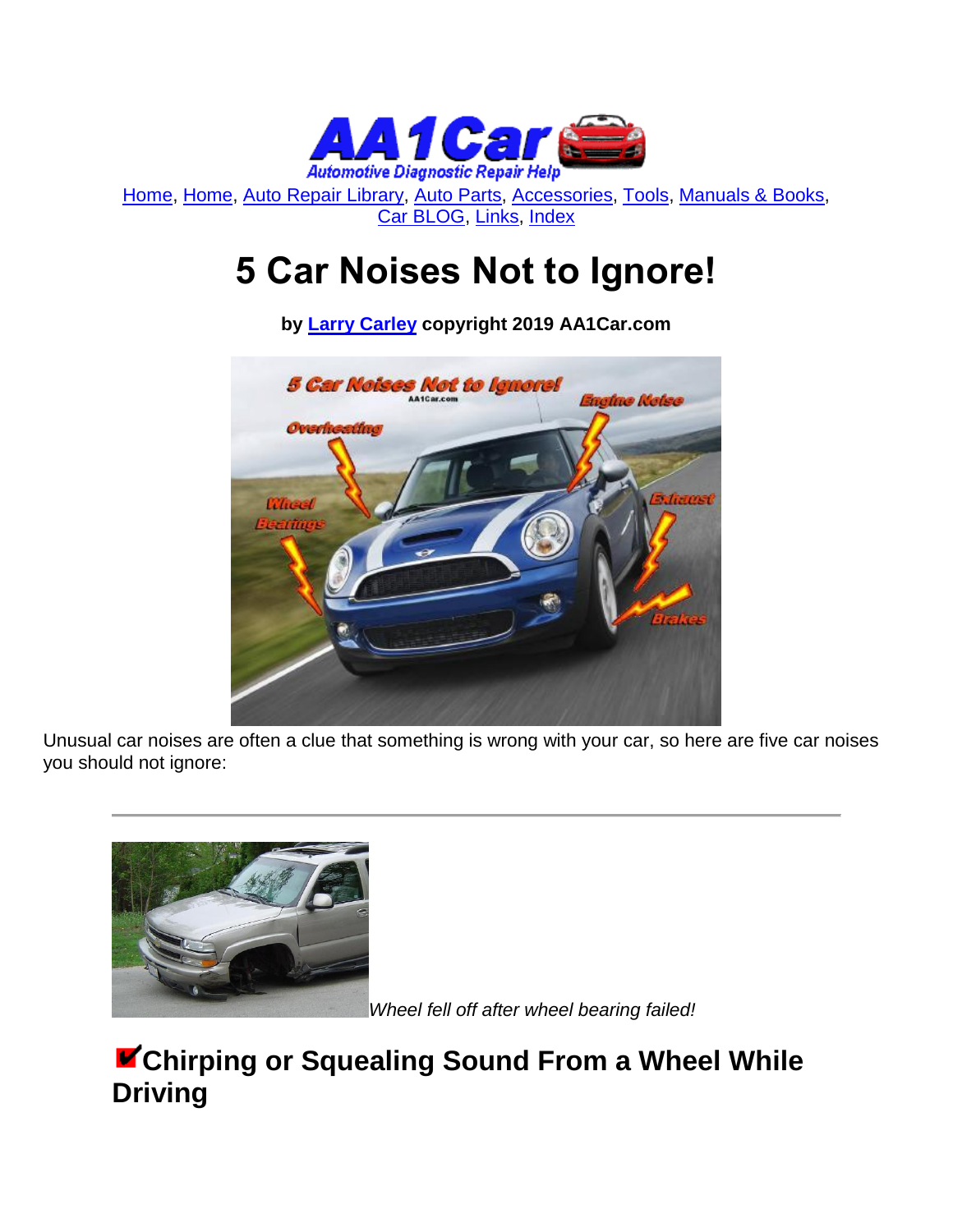A cyclic chirping or squealing noise coming from the vicinity of a wheel often indicates a wheel bearing or axle bearing that is failing. Usually the noise will change with the speed of the vehicle, and it may come and go at various speeds. This noise should not be ignored because if the bearing fails, it may cause the wheel to lockup or come loose from your car!

Don't confuse wheel bearing noise with scraping, groaning or creaking noises that may be coming from the brakes. During damp weather, moisture causes the brake pads to swell slightly. This may cause the pads to drag slightly, creating annoying groaning or creaking noises until the pads heat up and dry out.

A clicking noise from a front wheel that is only heard while turning usually indicates a bad outer constant velocity joint that is failing.

For more information, see the following:

[Wheel Bearings & Hubs](http://www.aa1car.com/library/2003/bf50360.htm) [Wheel Bearing & Seal Service](http://www.aa1car.com/library/2003/bf70348.htm)



*These brake pads are completely worn out!*

## **Metallic Scraping or Grinding Noise When Braking**

Brakes sometimes make groaning or creaking noises when the pads are damp, and some types of brake pads (particularly semi-metallic pads) may squeal or squeak when they are cold. But as a rule, the brakes should be relatively quiet when they are applied. If you hear metallic scraping or grinding noises when braking, it probably means your brake pads are worn out and your vehicle needs a brake job now. Don't delay because worn brakes may not be able to stop you vehicle in a safe distance. In fact, if the brakes are that badly worn, there is a risk the friction material that's left on the pads may separate from the backing plate, possibly causing the brakes to fail. Metal-to-metal contact is also very damaging to the rotors.

For more information, see the following: [Brake Noise](http://www.aa1car.com/library/tr996.htm) [Brake Pedal Is Low](http://www.aa1car.com/library/bfixes.htm)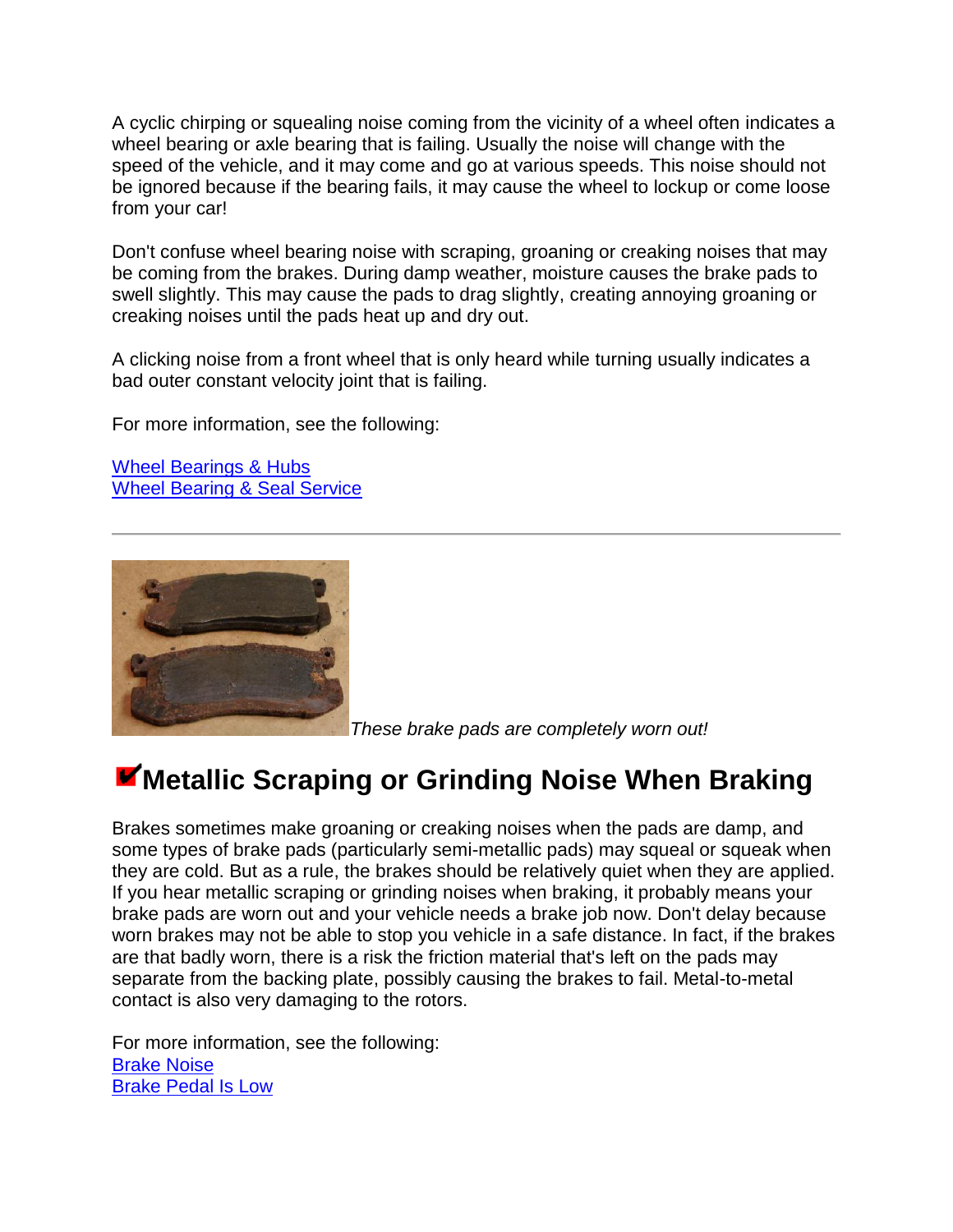

*Engine overheating!*

#### **Hissing Sound from Engine Compartment While Driving or After Driving**

If you hear a hissing sound from the engine compartment while driving or after turning the engine off, it may mean your engine is overheating and/or leaking coolant from the cooling system. Check the temperature gauge or temperature warning light to see if it indicates a overheating condition. Do not continue driving (especially if you see steam) as severe overheating can damage your engine.

Stop your vehicle and carefully open the hood. Look for any evidence of coolant leaking from the engine, radiator, radiator or heater hoses. If you see steam or smell a sweet odor, it is antifreeze leaking from the cooling system. Do NOT open the radiator or coolant reservoir cap until the engine has cooled down, and do not add coolant until the engine has cooled.

Note: Adding coolant to a leaking cooling system won't accomplish much because the coolant will leak back out. Adding a can of cooling system sealer such as Bars Leak or a similar product may slow or stop a small leak, but a large leak, leaking water pump or hose will continue to leak even with sealer in the system. The leaky part needs to be replaced.

For more information, see the following:

[Overheating: Causes & Cures](http://www.aa1car.com/library/overheat.htm) [Finding & Fixing Coolant Leaks](http://www.aa1car.com/library/coolant_leaks.htm) [Engine Temperature Warning Light On](http://www.aa1car.com/library/temp_warning_light.htm)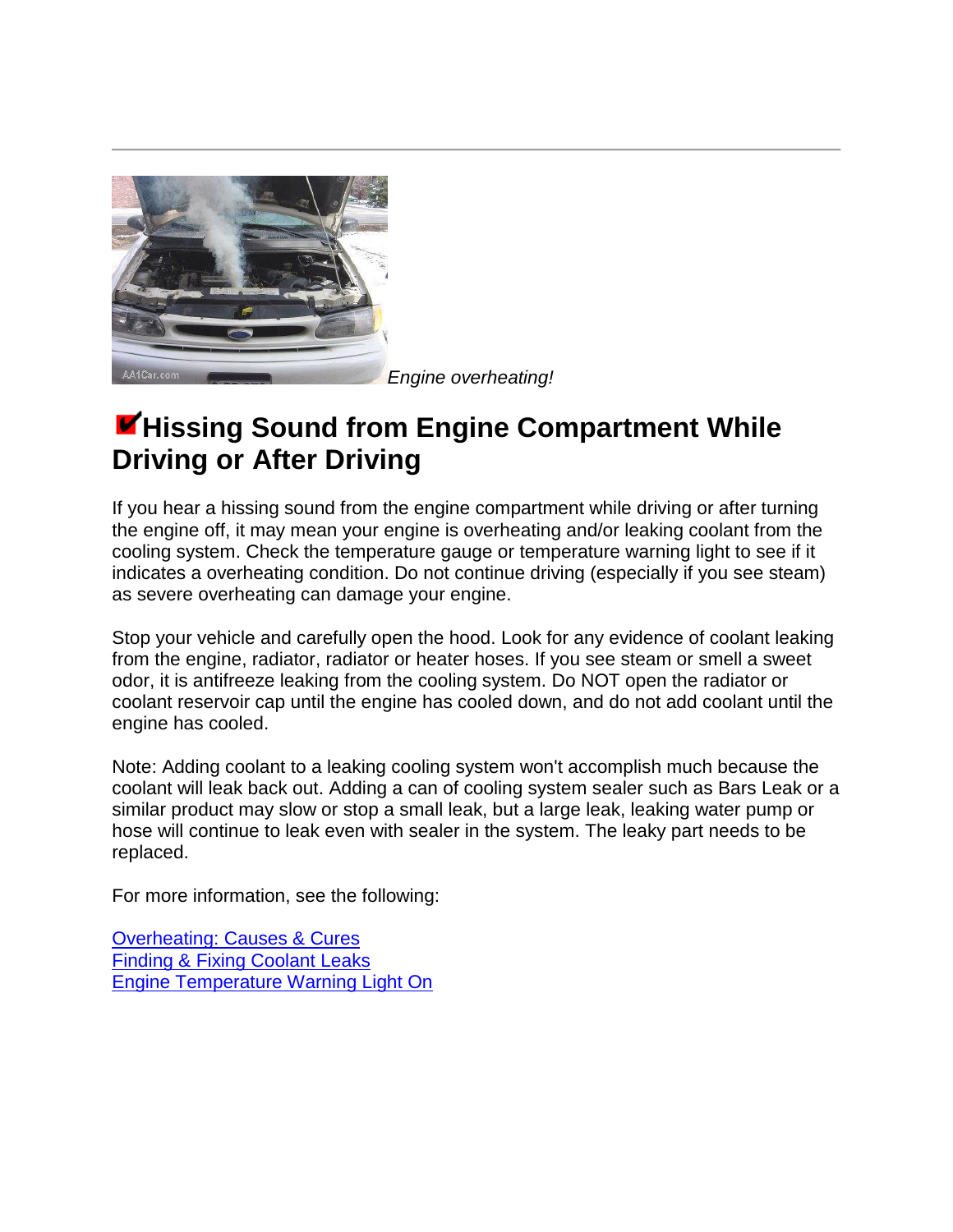

*Valvetrain or engine noise!*

## **Clicking or Tapping Noise from Engine**

Engines can produce a lot of noises, but a metallic tapping or clicking sound means your engine may be low on oil, or is not developing normal oil pressure. The clicking noise is coming from the valvetrain. If oil pressure is low because of a low oil level in the crankcase or a problem with the oil pump, the hydraulic lifters that open and close the valves may collapse creating an increase in valve lash. This is the noise you hear, and it will be coming from the vicinity of the valve covers on top of the engine.

Stop the engine, let it sit a few minutes (so the oil can run back down into the crankcase), then check the oil level on the dipstick. If low, add oil as needed to bring the level back up to the full mark. Do not overfill the crankcase with oil. Also, check the engine for oil leaks. Old valve cover and pan gaskets, or leaky crankshaft end seals can allow oil to leak out of the engine.

If the noise does not go away, and/or the oil pressure gauge or warning light indicates low oil pressure, it's not a good idea to keep driving your vehicle. Loss of oil pressure can cause extensive and expensive engine damage.

Other engine sounds can also mean bad news. A deep metallic rapping noise can be caused by worn connecting rod bearings, and may indicate your engine has reached the end of the road (or will soon!).

If you hear a metallic knocking or clattering noise that only occurs while accelerating or when driving up a steep hill or pulling a load, your engine is likely experiencing detonation, a potentially damaging form of erratic combustion. Detonation can be caused by a buildup of carbon in the combustion chambers, low octane fuel, engine overheating, an EGR system that is not working, overadvanced ignition timing, or a defective knock sensor.

For more information, see the following: [Engine Oil Warning Light On](http://www.aa1car.com/library/problem_engine_oil.htm) [Oil Pressure](http://www.aa1car.com/library/us1097.htm) [Engine NoiseEngine Pings or](http://www.aa1car.com/library/engine_noise.htm)  [Knocks When Accelerating Detonation \(spark knock\)](http://www.aa1car.com/library/spark_knock.htm)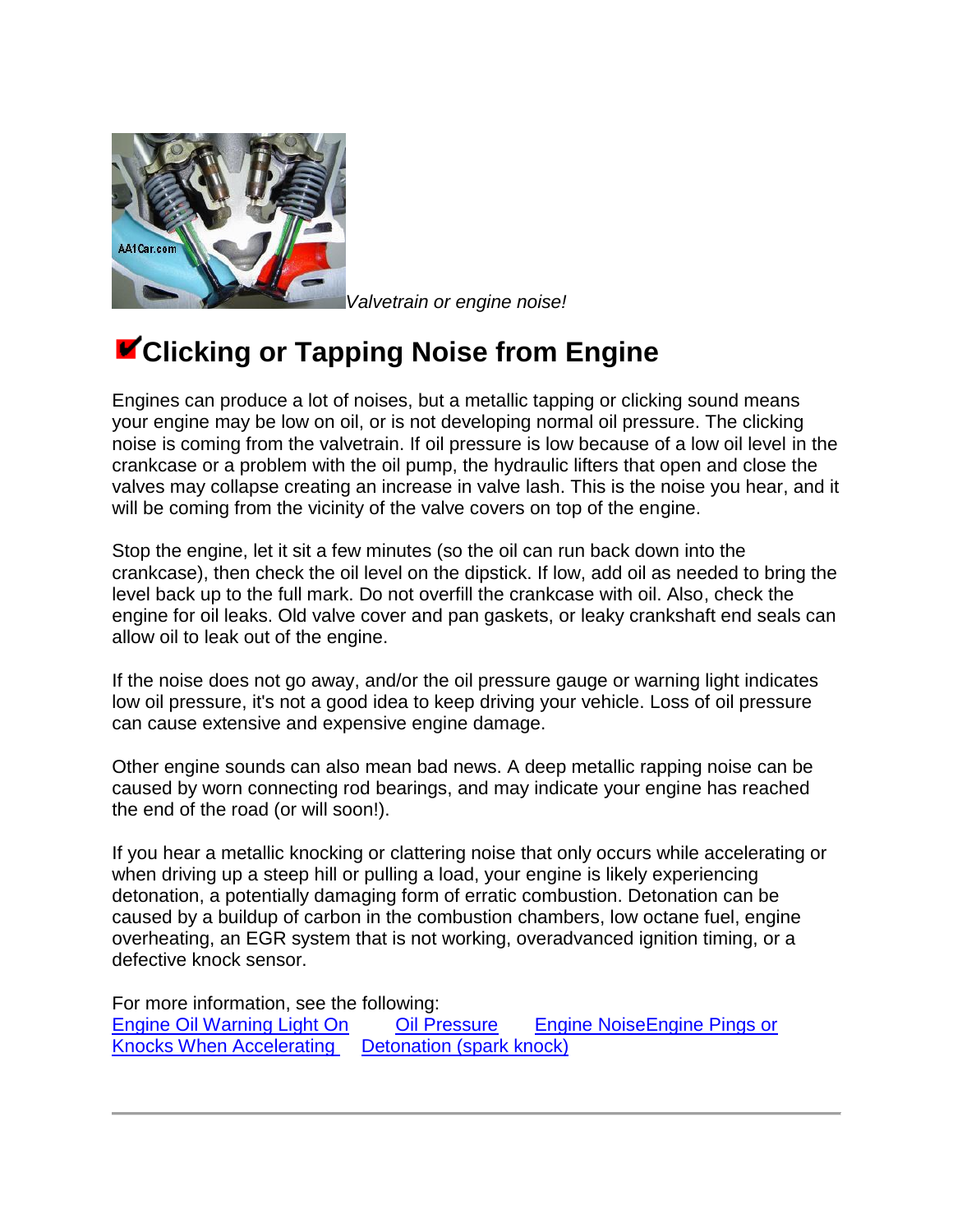

*A blown muffler!*

## **Unusual Exhaust Noise While Driving**

If your exhaust system has a leak, you will hear exhaust noise coming from under your vehicle that is loudest when accelerating. The noise means a muffler, pipe, exhaust joint, exhaust manifold or manifold gasket, or the catalytic converter has a crack or hole and is leaking exhaust. The system needs to be inspected to determine the cause so the appropriate parts can be replaced.

**WARNING: Exhaust leaks are potentially dangerous and should not be ignored!** Exhaust contains Carbon Monoxide (CO), which is a deadly gas that is invisible and has no odor. Carbon Monoxide can make you sick or even kill you! It takes only a small amount of CO inside the passenger compartment to affect your alertness. As little as 0.08 percent CO (that's only 800 parts per million) can cause dizziness, headaches and nausea. A one percent concentration of CO can kill a person in less than three minutes!

If you hear exhaust noise, have your entire exhaust system examined. Replace any parts that are leaking or badly corroded. On an older high mileage vehicle, the entire exhaust system may need to be replaced!

Exhaust repairs should not be postponed and are especially important during cold weather when the windows are rolled up and the heater may be recirculating the air inside the passenger compartment.

For more information, see the following:

[Exhaust Problems](http://www.aa1car.com/library/2004/bf110438.htm) **[How To Replace A Muffler](https://www.aa1car.com/library/muffler_how_to_replace.htm)**